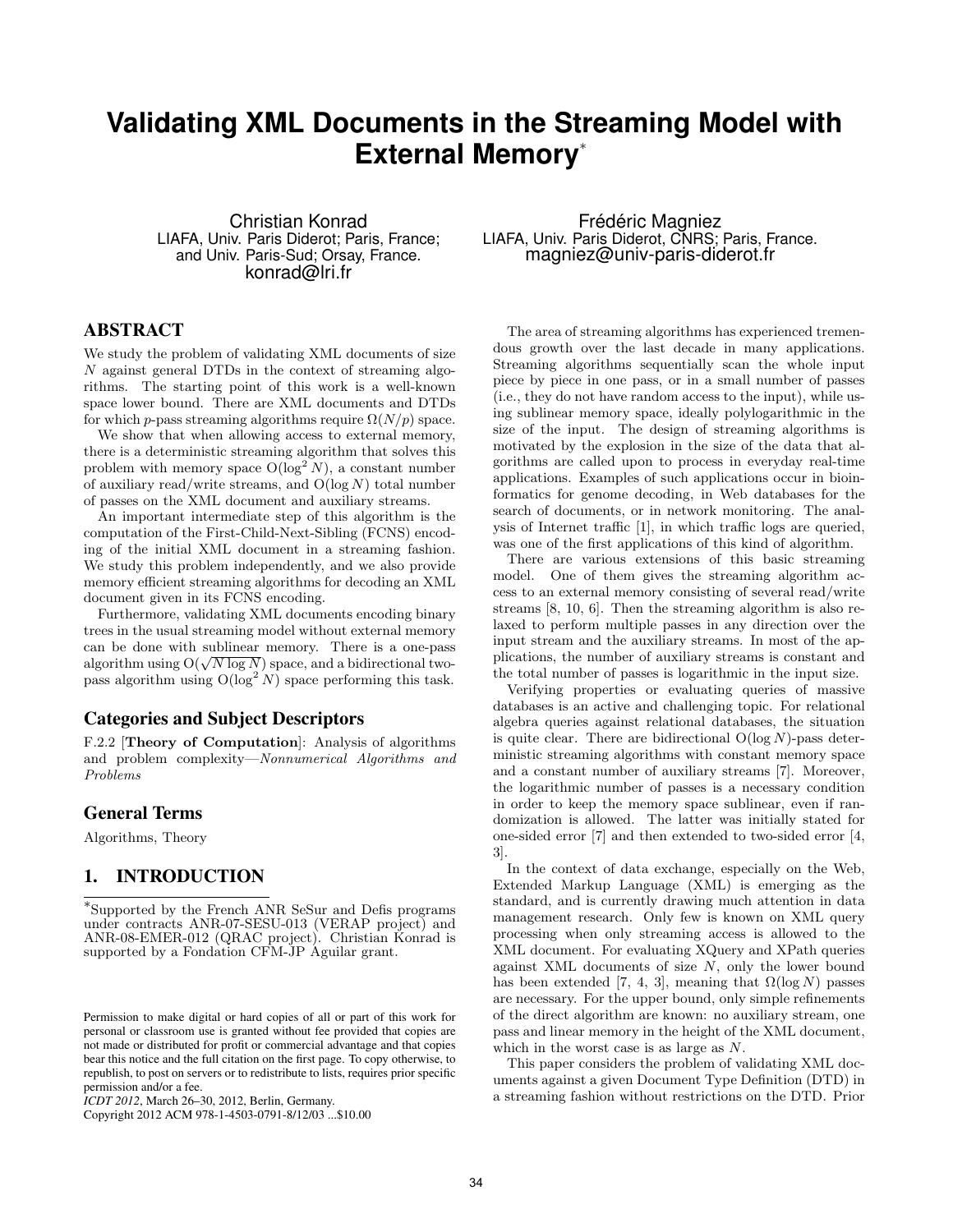works on that topic [16, 15] essentially try to characterize those DTDs for which validity can be checked by a finitestate automaton, that is a one-pass deterministic streaming algorithm with constant memory. Concerning arbitrary DTDs, two approaches have been considered in [16]. The first one leads to an algorithm with memory space linear in the height of the XML document [16]. The second one consists in constructing a refined DTD of at most quadratic size, which defines a similar family of tree documents as the original one, and against which validation can be done with constant space. Nonetheless, for an existing document and DTD, the later requires that both, documents and DTD, are converted before validation.

One of the obstacles prior works had to cope with was to check well-formedness of XML documents, that is every opening tag matches its same-level closing tag. Due to the past work of [12], we can now perform such a verification with a constant-pass randomized streaming algorithm with sublinear memory space and no auxiliary streams. In onesublinear memory space and no auxiliary streams. In one-<br>pass the memory space is  $O(\sqrt{N \log N})$ , and collapses to  $O(\log^2 N)$  with an additional pass in reverse direction.

The starting point of this work is the fact that checking validity is hard without auxiliary streams. There are DTDs defining ternary XML documents for which any p-pass bidirectional randomized streaming algorithm requires  $\Omega(N/p)$ space. This lower bound comes from encoding a well known communication complexity problem, Set-Disjointness, as an XML validity problem. This lower bound should be wellknown, however we are not aware of a complete proof in the literature. In [9], a similar approach using ternary trees with a reduction to Set-Disjointness is used for proving lower bounds for queries. For the sake of completeness we provide a proof in Appendix A.

An XML document is valid against a DTD if for each node, the sequence of the labels of their children fulfills a regular expression defined in the DTD. For the case of XML documents encoding binary trees, we present in Section 3 two deterministic streaming algorithms for checking validity with sublinear space. As a consequence, the presence of nodes of degree at least 3 is indeed a necessary condition for the linear space lower bound for general documents. We first show how to design a one-pass algorithm with space first show how to design a one-pass algorithm with space  $O(\sqrt{N \log N})$  (**Theorem 1**). We conjecture that there is a  $\Omega(N^{\alpha})$  lower bound for one-pass algorithms for some  $\frac{1}{3} \leq$  $\alpha \leq \frac{1}{2}$ . With a second pass in reverse direction the memory collapses to  $O(\log^2 N)$  (**Theorem 2**). These two algorithms make use of the simple, but fundamental fact that in one pass over an XML document each node is seen twice in form of its opening and closing tag. Hence, it is not necessary to remember all opening tags in the stream since there is a second chance to get the same information by their closing tags. Our algorithms exploit this observation.

Then, in Section 4 we present our main result. Corollary 1 states that validity of any XML document against any DTD can be checked in the streaming model with external memory with poly-logarithmic space, a constant number of auxiliary streams, and  $O(\log N)$  passes over these streams. Validity of a node depends on its children, hence is crucial to have easy access to the sequence of children of any node. The fundamental idea to establish this is, firstly, to compute the First-Child-Next-Sibling (FCNS) encoding, an encoding as a 2-ranked tree of the XML document. In this encoding, the sequence of closing tags of the children of a node

are consecutive. The computation of this encoding is the hard part of the validation process, and the resource requirements of our validation algorithm stem from this operation (Theorem 3). Since the FCNS encoding can be seen as a reordering of the tags of the original document, our strategy is to see this problem as a sorting problem with a particular comparison function. Merge sort can be implemented as a streaming algorithm, and we make use of it customized by an adapted merge function. The same idea can be used for decoding with similar complexity (Theorem 7).

Then, based on the FCNS encoding, verification can Then, based on the FCNS encoding, vertication can<br>be done either in one pass and  $O(\sqrt{N \log N})$  space (**Theorem 4**), or in two bidirectional passes and  $O(\log^2 N)$ space (Theorem 5). Concerning FCNS encoding and decoding, we show a linear space lower bound for one-pass coding, we show a linear space lower bound for one-pass<br>algorithms. For decoding, we present a  $O(\sqrt{N \log N})$  algorithm (Theorem 6) that performs one pass over the input, but two passes over the output. We conjecture for encoding that memory space remains  $\Omega(N)$  after any constant number of passes, which would show that decoding is easier than encoding.

This suggests a systematic use of the FCNS encoding for large documents since validity can be checked easily without auxiliary streams and in sublinear space. For user interactions, the original document can be obtained by the sublinear space 3-pass algorithm. The applicability of this idea is left as an open question.

# 2. PRELIMINARIES

From now  $\Sigma$  is a finite alphabet. The k-th letter of  $X \in \Sigma^N$  is denoted by  $X[k]$ , for  $1 \leq k \leq N$ , and the consecutive letters of X between positions  $\overline{i}$  and j by  $X[i, j]$ . A subsequence of X is any string  $X[i_1]X[i_2] \ldots X[i_k]$ , where  $1 \leq i_1 < i_2 < \ldots < i_k \leq N$ .

## 2.1 Streaming model

In streaming algorithms, a pass over input  $X \in \Sigma^N$ means that X is given as input stream  $X[1], X[2], \ldots, X[N]$ , which arrives sequentially, i.e., letter by letter in this order. Streaming algorithms have access to random access memory space, and, as the case may be, to read-write external memory as in [7, 5]. See also the review in [8]. We assume that any letter of  $\Sigma$  fits into one cell of internal/external memory. The external memory is a collection of auxiliary streams, that we see as read/write streams with, again, sequential access. When needed, we augment the alphabet of auxiliary streams from  $\Sigma$  by k-tuples of elements in  $\Sigma \cup [0, 2N]$ . for some fixed constant  $k$ , which therefore fit in one cell of auxiliary streams.

At the beginning of each pass on a read/write stream, the algorithm decides whether it performs a read or write pass. The input stream is read-only. On a writing pass, the algorithm can either write a letter, and then move to the next cell, or move directly to the next cell. For the case of bidirectional streaming algorithms, opposed to unidirectional streaming algorithm where each pass is in the same order, the algorithm can decide the direction of the sequential access.

For simplicity, we assume throughout this article that the length of the input is known in advance by the algorithm. Nonetheless, all our algorithms can be adapted to the case in which the length is unknown until the end of a pass. See [13] for an introduction to streaming algorithms.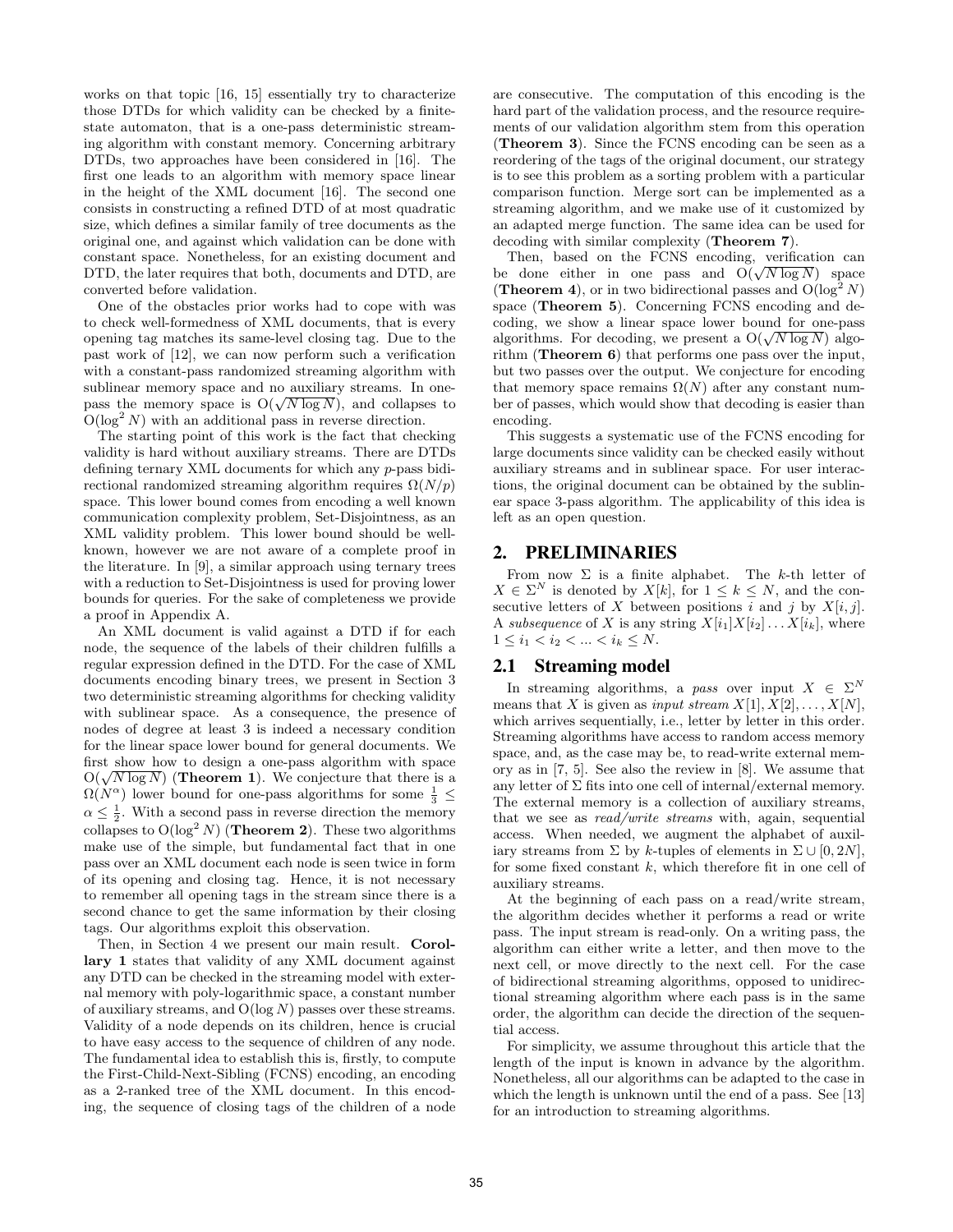DEFINITION 1 (STREAMING ALGORITHM).  $A$   $p(N)$ pass streaming algorithm  $\bm{A}$  with  $s(N)$  space,  $k(N)$ auxiliary streams,  $t(N)$  processing time per letter is an algorithm such that for every input stream  $X \in \Sigma^N$ :

- 1. A has access to  $k(N)$  auxiliary read/write streams,
- 2. A performs in total at most  $p(N)$  passes on X and auxiliary streams,
- 3. A maintains a memory space of size  $s(N)$  letters of  $\Sigma$ and bits while reading  $X$  and auxiliary streams,
- 4. A does not exceed a running time of  $t(N)$  between two write or read operations.

We say that  $A$  is bidirectional if it performs at least one pass in each direction. Otherwise  $A$  is implicitly unidirectional.

We do not mention the number of auxiliary streams when there are none  $(k(N) = 0)$ . Furthermore, we assume that operations on numbers  $N \in [0, 2N]$  can be done in constant time.

### 2.2 XML documents

We consider finite unranked ordered labeled trees  $t$ , where each tree node is labeled by some label in  $\Sigma$ , and its root has a distinguished label  $r$ . Moreover, the children of every non-leaf node are ordered. From now, we omit the terms ordered and labeled. Then k-ranked trees are a special case where each node has at most  $k$  children. Binary trees are a special type of 2-ranked trees, where each node is either a leaf or has exactly 2 children.

For each label  $a \in \Sigma$ , we associate its corresponding *open*ing tag a and closing tag  $\bar{a}$ , standing for  $\langle a \rangle$  and  $\langle \bar{a} \rangle$  in the usual XML notations. An XML sequence is a sequence over the alphabet  $\Sigma' = \{a, \overline{a} : a \in \Sigma\}$ . The XML sequence of a tree t is the sequence of opening tags and closing tags in the order of a depth first traversal of  $t$  (Figure 1): when at step  $i$  we visit a node with label  $a$  top-down (respectively bottom-up), we let  $X[i] = a$  (respectively  $X[i] = \overline{a}$ ). Hence X is a word over  $\Sigma' = \{a, \overline{a} : a \in \Sigma\}$  of size twice the number of nodes of  $t$ . The XML file describing  $t$  is unique, and we denote it as  $XML(t)$ .



Figure 1: Let  $\Sigma = \{a, b, c\}$ , and let t be the tree as above. Then  $XML(t) = rba\overline{a}a\overline{a}c\overline{c}b\overline{b}ba\overline{a}a\overline{a}\overline{b}c\overline{c}\overline{r}.$ 

We assume that the input XML sequences  $X$  are wellformed, namely  $X = \text{XML}(t)$ , for some tree t. The past work of [12] legitimates this assumption since checking wellformedness is at least as easy as any of our algorithms for checking validity. Hence we could run an algorithm for wellformedness in parallel without increasing the resource requirements. Note, that randomness is necessary for checking well-formedness with sublinear space, whereas we will show that randomness is useless for validation.

Let us introduce more useful notations. Since the length of a well-formed XML sequence is known in advance, we will denote it by 2N instead of N. Each opening tag  $X[i]$  and matching closing tag  $X[j]$  in  $X = \text{XML}(t)$  corresponds to a unique tree node  $v$  of  $t$ . We sometimes denote  $v$  either by  $X[i]$  or  $X[j]$ . We also write (ambiguously) v for its corresponding opening tag, and  $\bar{v}$  for its corresponding closing tag. Then, the *position* of v in X is  $pos(v) = i$ . Similarly,  $pos(\overline{v}) = j.$ 

We consider XML validity against some DTD. A DTD is a mapping D from  $\Sigma$  to regular expressions over  $\Sigma$ . Let t be a tree. Then a node  $v \in t$  with label v and children  $v_1, v_2, \ldots, v_k$  with respective labels  $v_1, v_2, \ldots, v_k$  is valid against D if  $v_1, v_2, \ldots, v_k$  satisfies the regular expression  $D(v)$ . In particular, v can be a leaf if and only if the empty word  $\varepsilon$  satisfies the regular expression  $D(v)$ . Then t is valid *against*  $D$  if all its nodes are valid against  $D$ . Throughout the document we assume that DTDs are considerably small and our algorithms have full access to them without accounting this to their space requirements.

DEFINITION 2 (VALIDITY). Let  $D$  be some DTD. The problem VALIDITY consists of deciding whether an input tree t given by its XML sequence  $XML(t)$  on an input stream is valid against D.

We denote by  $V$ ALIDITY $(2)$  the problem VALIDITY restricted to input XML sequences describing binary trees.

# 3. VALIDITY OF BINARY TREES

For simplicity, we only consider binary trees in this section. A left opening/closing tag (respectively right open $ing/closing tag)$  of an XML sequence X is a tag whose corresponding node is the first child of its parent (respectively second child).

Our algorithms for binary trees can be extended to 2 ranked trees. This requires few changes in the one-pass Algorithm 1 and the two-pass Algorithm 2 (indeed in the subroutine Algorithm 3), that we do not describe here.

We fix now a DTD D, and assume that, in our algorithms, we have access to a procedure check $(a, b, c)$  that signalizes invalidity and aborts if bc is not valid against the regular expression  $D(a)$ . Otherwise it returns without any action.

#### 3.1 One-pass algorithm

In order to validate an XML document, we ensure validity of all tree nodes. For checking validity of a node  $v$  with two children, we have to relate 3 labels, that is the label  $v$  of the node itself, and the labels of the two children nodes  $v_1, v_2$ . In a *top-down* verification we use the opening tag  $v$  of the parent node  $v$  for verification, in a *bottom-up* verification we use the closing tag  $\overline{v}$  of the parent node v. Algorithm 1 makes use of the fact that there are these two chances to verify a node. It uses a stack onto which it pushes all opening tags in order to perform top-down verifications once the information of the children nodes arrives on the stream.  $\overline{v_1}v_2$ forms a substring of the input, hence top-down verification requires only the storage of the opening tag  $v$  since the labels of the children arrive in a block. The algorithm's space requirements depend on a parameter  $K$  (we optimize by setting  $K = \sqrt{N \log N}$ . Once the number of opening tags on the stack is about to exceed  $K$ , we remove the bottom-most opening tag. The corresponding node will then be verified bottom-up. Note that  $\overline{v_2v}$  forms a substring of the input. Hence for bottom-up verifications it is enough to store the label of the left child  $v_1$  on the stack since the label of the right child arrives in form of a closing tag right before the closing tag of the parent node. See Algorithm 1 for details.

For the unique identification of closing tags on the stack, we have to store them with their depth in the tree. A stack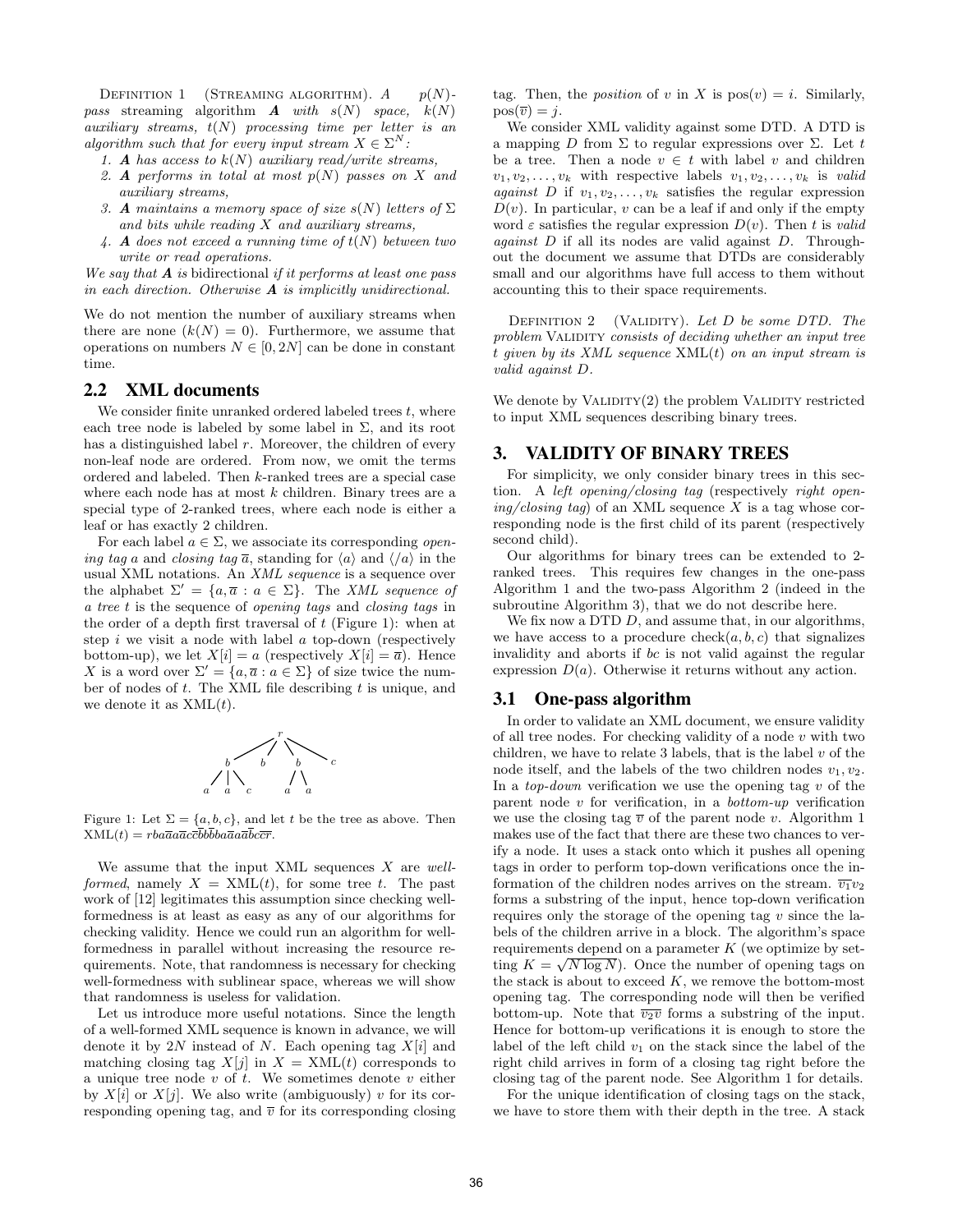item corresponding to a closing tag requires hence  $O(\log N)$ space. Opening tags don't require the storage of their depth (we store a depth of  $-1$  which we assume to require only constant space).

| <b>Algorithm 1</b> Validity of binary trees in 1-pass                  |  |  |  |  |  |
|------------------------------------------------------------------------|--|--|--|--|--|
| <b>Require:</b> input stream is a well-formed XML document             |  |  |  |  |  |
| 1: $d \leftarrow 0, S \leftarrow \text{empty stack}$                   |  |  |  |  |  |
| 2: $K \leftarrow \sqrt{N} \log N$                                      |  |  |  |  |  |
| 3: while stream not empty do                                           |  |  |  |  |  |
| 4:<br>$x \leftarrow$ next tag on stream                                |  |  |  |  |  |
| 5:<br>if x is an opening tag c then                                    |  |  |  |  |  |
| 6:<br>if x is a leaf then check $(c, \epsilon, \epsilon)$ end if       |  |  |  |  |  |
| 7:<br>if S has on top $(a, -1)$ , $(b, d)$ then                        |  |  |  |  |  |
| 8:<br>$check(a, b, c)$ ; pop $S \{Top-down\ verification\}$            |  |  |  |  |  |
| 9:<br>end if                                                           |  |  |  |  |  |
| 10:<br>if $ \{(a,-1) \in S \mid a \text{ opening }\}  \geq K$ then     |  |  |  |  |  |
| 11:<br>remove bottom-most $(a, -1)$ in S, a opening                    |  |  |  |  |  |
| 12:<br>end if                                                          |  |  |  |  |  |
| 13:<br>$d \leftarrow d+1$                                              |  |  |  |  |  |
| 14:<br>push $(x,-1)$                                                   |  |  |  |  |  |
| 15:<br>else if x is a closing tag $\bar{c}$ then                       |  |  |  |  |  |
| 16:<br>$d \leftarrow d-1$                                              |  |  |  |  |  |
| if S has on top $(\overline{a}, d+1), (\overline{b}, d+1)$ then<br>17: |  |  |  |  |  |
| 18:<br>check $(c, a, b)$ { <i>Bottom-up verification</i> }             |  |  |  |  |  |
| 19:<br>pop $S$ , pop $S$                                               |  |  |  |  |  |
| 20:<br>else if S has on top $(b, d + 1)$ then pop S                    |  |  |  |  |  |
| 21:<br>end if                                                          |  |  |  |  |  |
| 22:<br>if S has on top $(c, -1)$ then pop S end if                     |  |  |  |  |  |
| 23:<br>push $(x, d)$                                                   |  |  |  |  |  |
| 24:<br>end if                                                          |  |  |  |  |  |
| 25: end while                                                          |  |  |  |  |  |

The query in line 6 can be implemented by a lookahead of 1 on the stream. The opening tag  $x$  corresponds to a leaf only if the subsequent tag in the stream is the corresponding closing tag  $\bar{x}$ .

Figure 2 visualizes the different cases with their stack modifications appearing in Algorithm 1.



Figure 2: Visualization of the different conditions in Algorithm 1 with the applied stack modifications. X represents the bottom part of the stack. Note that Algorithm 1 pushes the currently treated tag c or  $\bar{c}$  on the stack in Line 14 or Line 23. c or  $\bar{c}$ corresponds to the highlighted node.

Fact 1 (not proved here) and Lemma 1 concern the structure of the stack S used in Algorithm 1.

FACT 1. Let  $S = (x_1, d_1), \ldots (x_k, d_k)$  be the stack at the beginning of the while loop in line 3. Then:

- 1.  $pos(x_1) < pos(x_2) \cdots < pos(x_k)$ ,
- 2. depth $(x_1) \leq$  depth $(x_2) \cdots \leq$  depth $(x_k) \leq d$ . Moreover, if depth $(x_i) = \text{depth}(x_{i+1})$  then  $x_i$  is the left sibling of  $x_{i+1}$ ,
- 3. The sequence  $x_1 \ldots x_k$  satisfies the regular expression  $\overline{a}^*b^*(\epsilon|\overline{c}|\overline{d}\overline{e}),$  where  $\overline{a}^*$  are left closing tags,  $b^*$  are opening tags,  $\bar{c}$  is a closing tag,  $\bar{d}$  is a left closing tag, and  $\overline{e}$  is a right closing tag.

4. A left closing tag  $\overline{a}$  is only removed from S upon verification of its parent node.

LEMMA 1. Let  $S = (x_1, d_1), \ldots (x_k, d_k)$  be the stack at the beginning of the while loop in line 3. Let  $(\overline{c_i}, d_i), (\overline{c_{i+1}}, d_{i+1})$ be two consecutive left closing tags in S such that  $(\overline{c_{i+1}}, d_{i+1})$ is not the topmost one. Then  $pos(\overline{c_{i+1}}) \geq pos(\overline{c_i}) + 2K$ .

PROOF. Denote by  $X = X[1]X[2] \ldots X[2N]$  the input stream. Since  $\overline{c_{i+1}}$  is not the topmost left closing tag in S, the algorithm has already processed the right sibling opening tag  $X[pos(\overline{c_{i+1}}) + 1]$  of  $\overline{c_{i+1}}$ . By Item 4 of Fact 1, no verification has been done of the parent of  $\overline{c_{i+1}}$ , since  $\overline{c_{i+1}}$  is still in S. Therefore, the parent's opening tag  $X[k]$  of  $\overline{c_{i+1}}$ has been deleted from S, where  $pos(\overline{c_i}) < k < pos(\overline{c_{i+1}})$ . This can only happen if at least  $K$  opening tags have been pushed on S between  $X[k]$  and  $\overline{c_{i+1}}$ . Since these K opening tags must have been closed between  $X[k]$  and  $\overline{c_{i+1}}$  we obtain  $pos(\overline{c_{i+1}}) \geq pos(\overline{c_i}) + 2K. \quad \Box$ 



Figure 3: Visualization of the structure of the stack used in Algorithm 1. The stack fulfills the regular expression  $\bar{a}^*b^*(\epsilon|\bar{c}|\bar{d}\bar{e})$ , compare Item 3 of Fact 1. The  $(\overline{a_i})_{i=1...k}$  are closing tags whose parents' nodes were not verified top-down. For  $j > i$ ,  $a_j$  is connected to  $a_i$  by the right sibling of  $a_i$ . The  $(b_i)_{i=1...l}$  form a sequence of opening tags such that  $b_i$  is the parent node of  $b_{i+1}$ . On top of the stack might be one or two closing tags depending on the current state of the verification process.

Fact 1 and Lemma 1 provide more insight in the stack structure and are used in the proof of Theorem 1. Item 3 of Fact 1 states that the stack basically consists of a sequence of left closing tags which are the left children that are needed for bottom-up verifications of nodes that could not be verified top-down. This sequence is followed by a sequence of opening tags for which we still aim a top-down verification. The proof of Lemma 1 explains the fact that the two sequences are strictly separated: a left-closing tag  $\overline{v_1}$  only remains on the stack if at the moment of insertion there are no opening tags on the stack.

THEOREM 1. Algorithm 1 is a one-pass streaming algo-THEOREM 1. Algorithm 1 is a one-pass streaming algorithm for VALIDITY(2) with space  $O(\sqrt{N \log N})$  and  $O(1)$ processing time per letter.

PROOF. To prove correctness, we have to ensure validity of all nodes. Leaves are correctly validated upon arrival of its opening tag in line 6. Concerning non-leaf nodes, firstly,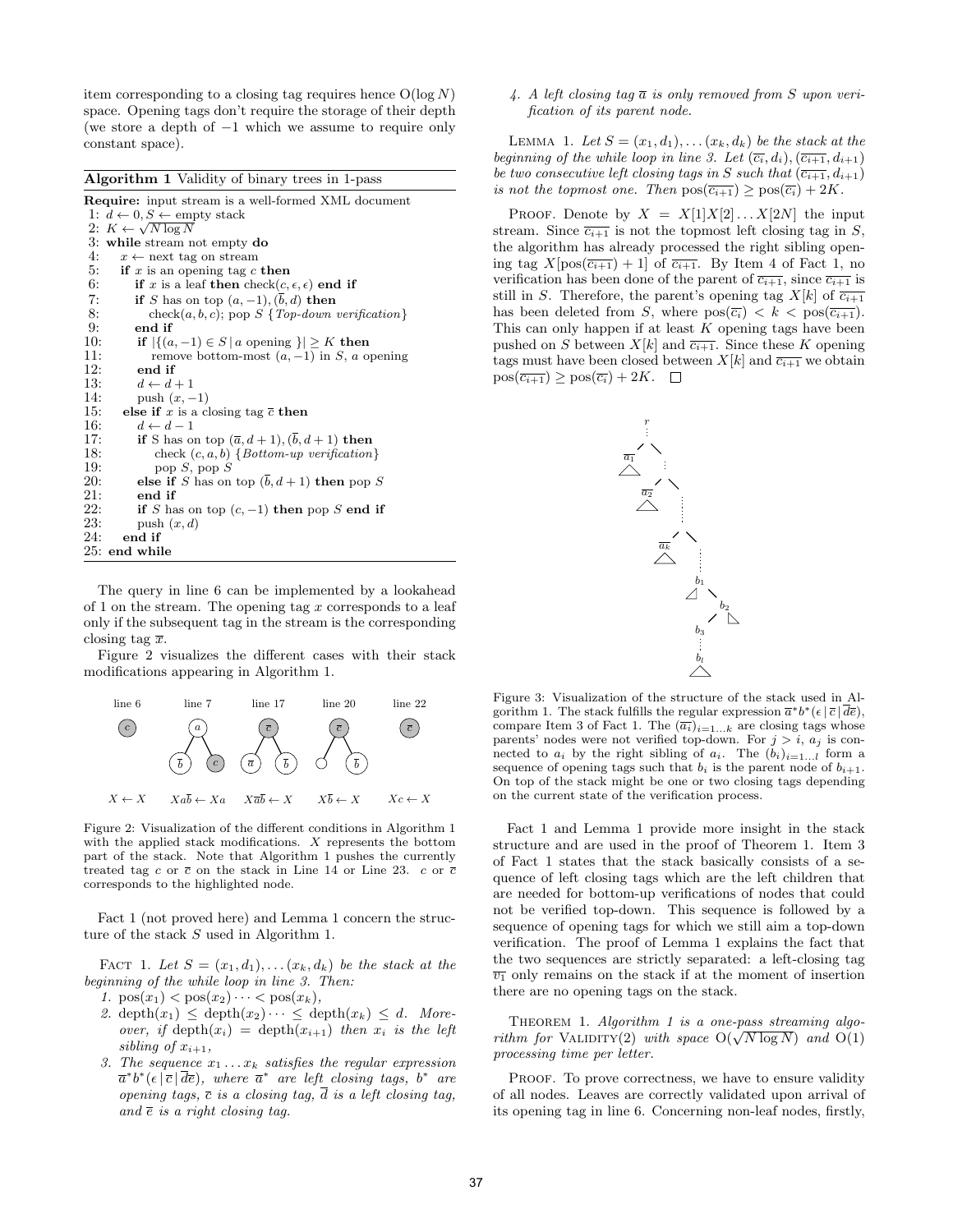note that all closing tags are pushed on S in line 23, in particular all closing tags of left children appear on the stack. The algorithm removes left closing tags only after validation of its parent node, no matter whether the verification was done top-down or bottom-up, compare Item 4 of Fact 1. Emptiness of the stack after the execution of the algorithm follows from Item 2 of Fact 1 and implies hence the validation of all non-leaf nodes.

For the space bound, Line 10 guarantees that the number of opening tags in  $S$  is always at most  $K$ . We bound the number of closing tags on the stack by  $\frac{N}{K}+2$ . Item 3 of Fact 1 states that the stack contains at most one right closing tag. From Item 4 of Fact 1 we deduce that  $S$  comprises at most  $\frac{N}{K}+1$  left closing tags, since the stream is of length 2N, and the distance in the stream of two consecutive left closing tags that reside on  $S$  except the top-most one is at least  $2K$ . A closing tag with depth  $(a, d) \in \Sigma' \times [N]$  requires  $O(\log N)$ space, an opening tag requires only constant space. Hence the total space requirements are  $O((\frac{N}{K}+2)\log N + K)$  which is minimized for  $K = \sqrt{N \log N}$ .

Concerning the processing time per letter, the algorithm only performs a constant number of local stack operations in one iteration of the while loop.  $\square$ 

Remark Algorithm 1 can be turned into an algorithm **REMARK** Algorithm 1 can be turned into an algorithm<br>with space complexity  $O(\sqrt{D \log D})$ , where D is the depth of the XML document. If  $D$  is known beforehand, it is enough to set  $K = \sqrt{D \log D}$  in line 2. If D is not known in advance, we make use of an auxiliary variable  $D'$  storing a guess for the document depth. Initially we set  $D' = C$ ,  $C > 0$  some constant, we set  $K = \sqrt{D' \log D'}$ , and we run Algorithm 1. Each time  $d$  exceeds  $D'$ , we double  $D'$ , and we update  $K$  accordingly.

This guarantees that the number of opening tags on the This guarantees that the number of opening tags on the stack is limited by  $O(\sqrt{D \log D})$ . Since we started with a too small guess for the document depth, we may have removed opening tags that would have remained on the stack if we had chosen the depth correctly. This leads to further bottom-up verifications, but no more than  $O(\sqrt{D/\log D})$ bottom-up vermeations, but no a<br>guaranteeing  $O(\sqrt{D \log D})$  space.

#### 3.2 Two-pass algorithm

The bidirectional two-pass Algorithm 2 uses a subroutine that checks in one-pass validity of all nodes whose left subtree is at least as large as its right subtree. Feeding into this subroutine the XML document read in reverse direction and interpreting opening tags as closing tags and vice versa, it checks validity of all nodes whose right subtree is at least as large as its left subtree. In this way all tree nodes get verified.

The subroutine performs only checks in a bottom-up fashion, that is, the verification of a node v with children  $c_1, c_2$ makes use of the tags  $\overline{c_1}$  and  $c_2$  (which are adjacent in the XML document and hence easy to recognize) and the closing tag of  $\overline{v}$ . When  $\overline{c_1}$ ,  $c_2$  appears in the stream, a 4-tuple consisting of  $\overline{c_1}$ ,  $c_2$ , depth $(c_1)$  and pos $(\overline{c_1})$  gets pushed on the stack. Upon arrival of  $\overline{v}$ , depth $(c_1)$  is needed to identify  $c_1, c_2$  as the children of v.  $pos(\overline{c_1})$  is needed for cleaning the stack: with the help of the pos values of the stack items, we identify stack items whose parents' nodes have larger right subtrees than left subtrees, and these stack items get removed from the stack. In so doing, we guarantee that the stack size does not exceed  $log(N)$  elements which is an exponential improvement over the one-pass algorithm.

Note that the reverse pass can be done independently of the first one, namely eventually in parallel.

| <b>Algorithm 2</b> Two-pass algorithm validating binary trees                                                                                                                          |
|----------------------------------------------------------------------------------------------------------------------------------------------------------------------------------------|
| run Algorithm 3 reading the stream from left to right<br>run Algorithm 3 reading the stream from right to left, where<br>opening tags are interpreted as closing tags, and vice versa. |

Algorithm 3 Validating nodes with size(left subtree)  $>$ size(right subtree)

| 1: $l \leftarrow 0$ ; $n \leftarrow 0$ ; $S \leftarrow \text{empty stack}$                                |
|-----------------------------------------------------------------------------------------------------------|
| 2: while stream not empty do                                                                              |
| 3:<br>$x \leftarrow$ next tag on stream (and move stream to next tag)                                     |
| 4:<br>$y \leftarrow$ next tag on stream, without consuming it yet                                         |
| 5:<br>$n \leftarrow n+1$                                                                                  |
| 6:<br>if x is an opening tag c then                                                                       |
| 7:<br>$l \leftarrow l + 1$                                                                                |
| 8:<br>if $y = \overline{c}$ then check $(c, \epsilon, \epsilon)$ end if                                   |
| 9:<br>else $\{x \text{ is a closing tag } \overline{c}\}\$                                                |
| 10:<br>$l \leftarrow l-1$                                                                                 |
| 11:<br>if S has on top $(\cdot, \cdot, l+1, \cdot)$ then                                                  |
| 12:<br>$(\overline{a}, b, \cdot, \cdot) \leftarrow$ pop from S; check $(c, a, b)$                         |
| 13:<br>end if                                                                                             |
| 14:<br>if $y$ is an opening tag d then                                                                    |
| 15:<br>push $(\overline{c}, d, l, n)$ to S                                                                |
| 16:<br>end if                                                                                             |
| 17:<br>end if                                                                                             |
| 18:<br>while there is $s_1 = (\cdot, \cdot, \cdot, n_1)$ just below $s_2 = (\cdot, \cdot, \cdot, n_2)$ in |
| S with $n - n_2 > n_2 - n_1$ do                                                                           |
| 19:<br>suppress $s_2$ from S                                                                              |
| 20:<br>end while                                                                                          |
| $21:$ end while                                                                                           |
|                                                                                                           |
|                                                                                                           |

Figure 4 visualizes the different cases in Algorithm 3.



Figure 4: Visualization of the different conditions in Algorithm 3. The incoming tag x corresponds to the highlighted node.

We highlight some properties concerning the stack used in Algorithm 3.

FACT 2. S in Algorithm 3 satisfies the following:

- 1. If  $(\overline{a_2}, b_2, \text{depth}(\overline{a_2}), \text{pos}(a_2))$  is below<br>  $(\overline{a_1}, b_1, \text{depth}(\overline{a_1}), \text{pos}(a_1))$  in S. then  $(\overline{a_1}, b_1, \text{depth}(\overline{a_1}), \text{pos}(a_1))$  in S, then  $pos(\overline{a_2}) < pos(\overline{a_1}),$  depth $(\overline{a_2}) <$  depth $(\overline{a_1}),$  and  $a_1, b_1$  are in the subtree of  $b_2$ .
- 2. Consider l at the end of the while loop in line 20. Then there are no stack elements  $(\cdot, \cdot, l', \cdot)$  with  $l' > l$ .

Figure 5 illustrates the relationship between two consecutive stack elements as discussed in Item 1 of Fact 2.

Lemma 2. Algorithm 3 verifies all nodes v whose left subtree is at least as large as its right subtree.

PROOF. Let q be such a node. Let  $a_1, b_1$  be the children of q. Then it holds that

$$
pos(\overline{a_1}) - pos(a_1) \ge pos(\overline{b_1}) - pos(b_1), \tag{1}
$$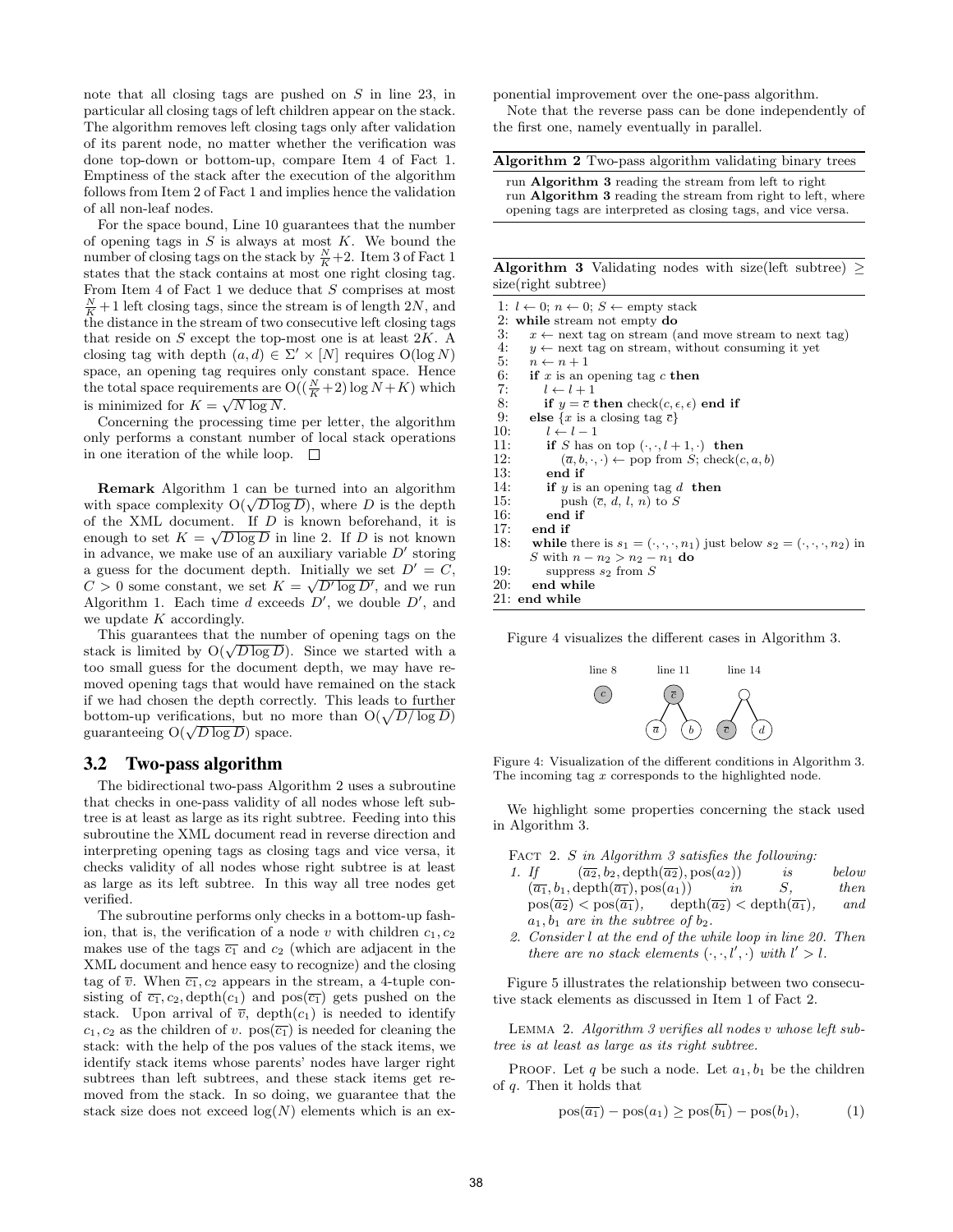

Figure 5: c is the current element under consideration in Algorithm 3.  $a_1, b_1$  is in the subtree of  $b_2$ , compare Item 1 of Fact 2.

.

since the size of the left subtree of  $q$  is at least as large as the size of the right subtree.

Upon arrival of  $\overline{a_1}$  Algorithm 3 pushes the 4-tuple  $t = (\overline{a_1}, b_1, \text{pos}(\overline{a_1}), \text{depth}(a_1))$  onto the stack S. We have to show that t remains on the stack until the arrival of  $\bar{q}$ . More precisely, we have to show that the condition in line 18 is never satisfied for  $s_2 = t$ . Since the algorithm never deletes the bottom-most stack item, we consider the case where there is a stack item  $(\overline{a_2}, b_2, \text{pos}(\overline{a_2}), \text{depth}(a_2))$ just below t. Item 1 of Fact 2 tells us that  $a_1, b_1$  are in the subtree of  $b_2$ . Let c be the current tag under consideration such that  $pos(b_1) < pos(c) < pos(\overline{q})$ . The situation is visualized in Figure 5.

According to the condition of line 18, t gets removed from the stack if

$$
pos(c) - pos(\overline{a_1}) > pos(\overline{a_1}) - pos(\overline{a_2}).
$$
\n(2)

Note that the left side of Inequality 2 is a lower bound on the size of the right subtree of  $q$ . Furthermore, the right side of Inequality 2 upper bounds the size of the left subtree of  $q$ .

Using  $pos(c) - pos(\overline{a_1}) \leq pos(\overline{b_1}) - pos(b_1) + 1$  and  $pos(\overline{a_1}) - pos(\overline{a_2}) > pos(\overline{a_1}) - pos(a_1)$ , Inequality 2 contradicts Inequality 1 which shows that  $t$  remains on the stack until the arrival of  $\bar{q}$ . Item 2 of Fact 2 guarantees that there is no other stack element on top of  $t$  upon arrival of  $\overline{q}$ . This guarantees the verification of node q and proves the lemma.  $\square$ 

THEOREM 2. Algorithm 2 is a bidirectional two-pass streaming algorithm for VALIDITY(2) with space  $O(\log^2 N)$ and  $O(\log N)$  processing time per letter.

PROOF. To prove correctness of Algorithm 2, we ensure that all nodes get verified. By Lemma 2, in the first pass, all nodes with a left subtree being at least as large as its right subtree get verified. The second pass ensures then verification of nodes with a right subtree that is at least as large as its left subtree.

Next, we prove by contradiction that for any current value of variable  $n$  in Algorithm 3, the stack contains at most  $log(n)$  elements. Assume that there is a stack configuration of size  $t \geq \log(n) + 1$ . Let  $(n_1, n_2, \ldots, n_t)$  be the sequence of the fourth parameters of the stack elements. Since these elements are not yet removed, due to line 18 of Algorithm 3, it holds that  $n - n_i \leq n_i - n_{i-1}$ , or equivalently  $n_i \geq 1/2(n + n_{i-1})$ , for all  $1 < i \leq t$ . Since

 $n_1 \geq 1$ , we obtain that  $n_i \geq \frac{2^i-1}{2^i}n + \frac{1}{2^i}$ , and, in particular,  $n_{t-1} \ge (n-1) + \frac{1}{n}$ . Since all  $n_i$  are integers, it holds that  $n_{t-1} \geq n$ . Furthermore, since  $n_t > n_{t-1}$ , we obtain  $n_{\log n+1} \geq n+1$  which is a contradiction, since the element at position  $n + 1$  has not yet been seen.

Since  $n \leq 2N$  and the size of a stack element is in  $O(\log n)$ , Algorithm 3 uses space  $O(\log^2 N)$ . This also implies that the while-loop at line 18 of Algorithm 3 can only be iterated  $O(\log n)$  times during the processing of a tag on the stream. The processing time per letter is then  $O(\log N)$ , since we assume that operations on the stack run in constant time.  $\Box$ 

# 4. VALIDITY OF GENERAL TREES

### 4.1 Preparation

The *FCNS* encoding (see for instance [14]) is an encoding of unranked trees as extended 2-ranked trees, where we distinguish left child from right child. This is an extension of ordered 2-ranked trees, since a node may have a left child but no right child, and vice versa. We therefore duplicate the labels  $a \in \Sigma$  to  $a_L$  and  $a_R$ , for respectively left and right opening/closing tags. The FCNS tree is obtained by keeping the same set of tree nodes. The root node of the unranked tree remains the root in the FCNS tree, and we annotate it by default left. The left child of any internal node in the FCNS tree is the first child of this node in the unranked tree if it exists, otherwise it does not have a left child. The right child of a node in the FCNS tree is the next sibling of this node in the unranked tree if it exists, otherwise it does not have a right child. For a tree  $t$ , we denote  $FCNS(t)$  the FCNS tree, and  $XML(FCNS(t))$  the XML sequence of the FCNS encoding of t.

Instead of annotating by left/right, another way to uniquely identify a node as left or right is to insert dummy leaves with label  $\perp$ . For a tree t, we denote the binary version without annotations and insertion of  $\perp$  leaves by  $FCNS<sup>\perp</sup>$ . The two representations can be easily transformed into each other. In this section, we compute the FCNS encoding with annotations. In the next section, we present algorithms for the validation of the encoded form that make use of the representation using dummy leaves. See Figure 6 for an example.



Figure 6: Left: introductory example tree  $t$  already shown in Figure 1. Middle: FCNS encoding of  $t$ : XML(FCNS( $t$ ))  $\begin{array}{lll} r_Lb_La_La_Rc_R\overline{c_Ra_Ra_L}b_Rb_Ra_La_R\overline{a_Ra_L}c_R\overline{c_R}b_Rb_Rb_L\overline{r_L}. \ \text{Right:} & \text{FCNS}^\perp & \text{encoding} & \text{of} & t: & \text{XML}(\text{FCNS}^\perp(t)) & = \end{array}$  $rba\bot\overline{\bot}a\bot\overline{\bot}c\overline{ca}\overline{ab}\bot\overline{\bot}ba\bot\overline{\bot}a\overline{a}\overline{a}c\overline{c}\overline{b}\overline{b}\overline{b}\bot\overline{\bot}\overline{r}.$ 

In the following subsections we provide streaming algorithms for the transformation of  $XML(t)$  to  $XML(FCNS(t)),$ that we call the FCNS encoding, and its inverse, the FCNS decoding.

The FCNS encoding can be seen as a reordering of the tags of  $XML(t)$  and an annotation of the tags with left/right.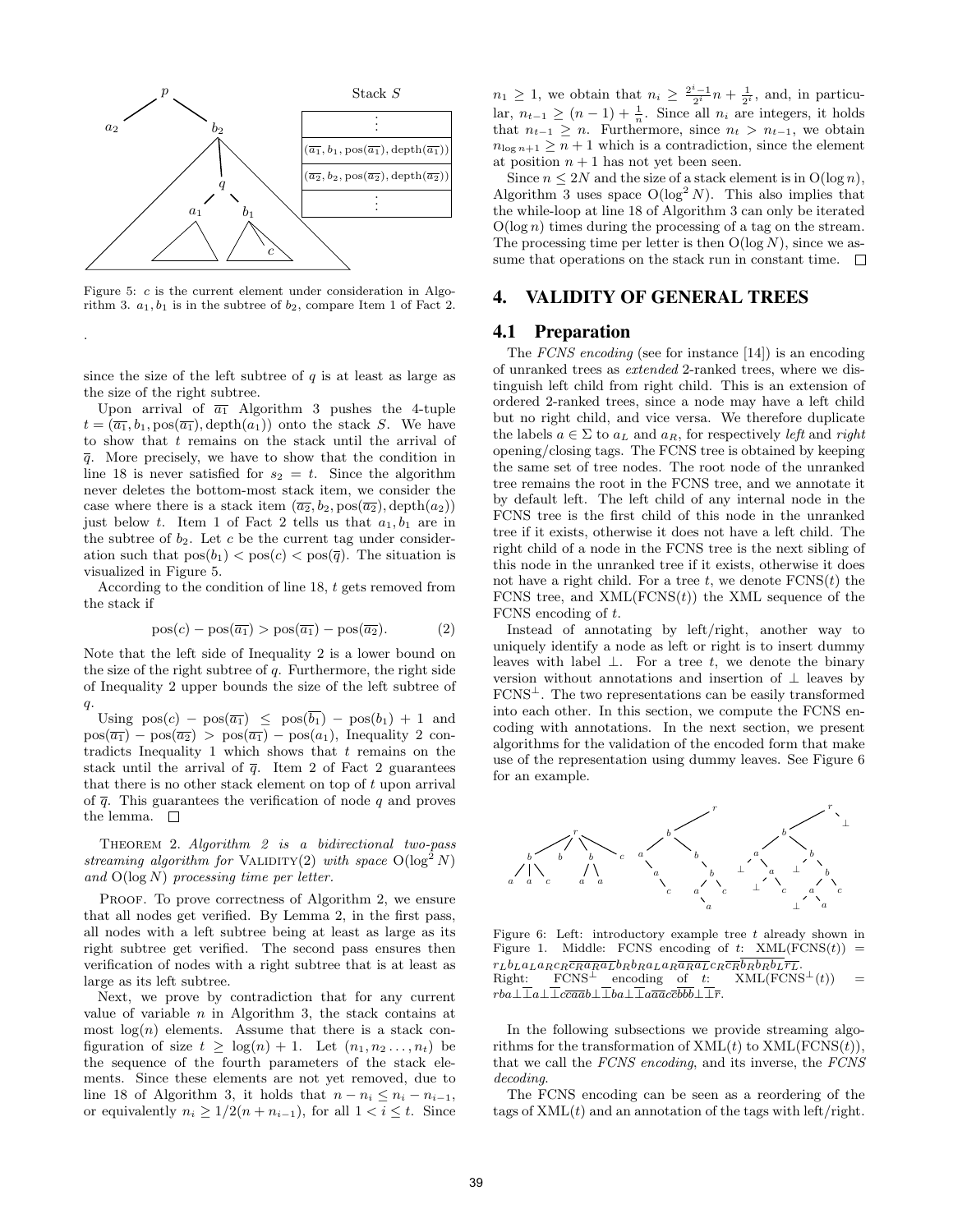We state several properties about the relationship of the ordering of the tags in  $XML(t)$  and  $XML(FCNS(t))$ . Fact 3 concerns the structure of the subsequence of opening tags in  $XML(FCNS(t))$ , Fact 4 concerns the structure of the subsequence of closing tags in  $XML(FCNS(t))$ , and Fact 5 concerns the interplay of the subsequences of opening and closing tags in  $XML(FCNS(t))$ .

FACT 3. The opening tags in  $XML(t)$  are in the same order as the opening tags in  $XML(FCNS(t))$ .

For a node v of some tree t, let  $pos'(v)$  and  $pos'(\bar{v})$  be the respective positions of the opening and closing tags of  $v$  in  $XML(FCNS(t)).$ 

FACT 4. Nodes  $v_1, v_2$  of t satisfy  $pos'(\overline{v_1}) < pos'(\overline{v_2})$  iff one of the following conditions holds:

1.  $v_1$  is in the subtree of  $v_2$  in t;

- 2. or  $v_1$  is a right sibling of  $v_2$  in t;
- 3. or there is a node u with depth $(u) \leq$  depth $(v_1) 2$ such that  $pos(v_1) < pos(u) \leq pos(v_2)$ .

FACT 5. Nodes  $v_1, v_2$  of t satisfy  $pos'(\overline{v_1}) < pos'(v_2)$  iff there is a node u with depth $(u) \leq$  depth $(v_1) - 2$  such that  $pos(v_1) < pos(u) \leq pos(v_2)$ .

# 4.2 FCNS encoding

In this section, we are interested in computing the transformation  $XML(t) \rightarrow XML(FCNS(t))$ . Our strategy is to compute the subsequence of opening tags of  $XML(FCNS(t))$ (using Fact 3 and discussed in subsection 4.2.1) and the subsequence of closing tags (using Fact 4 and discussed in 4.2.2) of  $XML(FCNS(t))$  independently, and merge them afterwards (using Fact 5 and discussed in subsection 4.2.3).

### *4.2.1 Computing the sequence of opening tags*

Concerning the opening tags, since due to Fact 3 the subsequences of opening tags in  $XML(t)$  and  $XML(FCNS(t))$ coincide, we extract the subsequence of opening tag of  $XML(t)$ , and we annotate them with left or right as they should be in  $XML(FCNS(t))$ . Remind that an opening tag is left if it is the opening tag of a first child, otherwise it is right. Furthermore, for later use we annotate each opening tag c with depth $(c)$  in t and the position in the stream  $pos(c)$ . We summarize this as a fact:

FACT 6. There is a streaming algorithm with space  $O(log N)$  that, given  $XML(t)$  as input, outputs on an auxiliary stream the sequence of opening tags of  $XML(FCNS(t))$ with left/right annotations, and furthermore, annotates each  $tag c \ with \ depth(c) \ and \ pos(c), \ performing \ one \ pass \ on \ each$ stream.

#### *4.2.2 Computing the sequence of closing tags*

For computing the sequence of closing tags, we start with the sequence of opening tags of  $XML(FCNS(t))$  as produced by the output of the algorithm of Fact 6, that is, correctly annotated with left/right and with depth and position annotations. To obtain the correct subsequence of closing tags as in  $XML(FCNS(t))$ , we interpret the opening tags as closing tags and we sort them with a merge sort algorithm. Merge sort can be implemented as a streaming algorithm with  $O(log(N))$  passes and 3 auxiliary streams [7]. For the sake of simplicity, Algorithm 4 assumes an input of length  $2^l$  for some  $l > 0$ .

#### Algorithm 4 Merge sort

**Require:** unsorted data of length  $2^l$  on stream 1

1: for  $i = 0...l - 1$  do<br>2: copy data in block

- 2: copy data in blocks of length  $2^i$  from stream 1 alternately onto stream 2 and stream 3
- 3: for  $j = 1 \ldots 2^{l-i-1}$  merge $(2^i)$  end for

```
4: end for
```
merge $(b)$  reads simultaneously the next b values from stream 2 and stream 3, and merges them onto stream 1. The whole loop in Line 3 of Algorithm 4 requires one read pass on stream 2, one read pass on stream 3, and one write pass on stream 1. See Figure 7 for an illustration.

|  | line $2$ (copy)                          | line $3$ (merge)                                                                                        |
|--|------------------------------------------|---------------------------------------------------------------------------------------------------------|
|  |                                          | str 1: $B_1$ $B_2$ $B_3$ $B_4$ $\cdots$ $B_{2^{l-i}}$ $B_{12}$ $B_{34}$ $\cdots$ $B_{2^{l-i-1}2^{l-i}}$ |
|  | str 2: $B_1$ $B_3$ $\cdots B_{l-i-1}$    | $B_1 \quad B_3 \quad \cdots B_{l-i-1}$                                                                  |
|  | str 3: $B_2 \t B_4 \t \cdots \t B_{l-i}$ | $B_2 \quad B_4 \quad \cdots \quad B_{l-i}$                                                              |

Figure 7: In Line 2, blocks from stream 1 are copied onto stream 2 and stream 3. The  $B_i$  are sorted blocks. In line 3, all blocks  $B_i$ and  $B_{i+1}$  are merged into a sorted block  $B_{i(i+1)}$ .

In order to use merge sort, we have to define a comparator function that, given two closing tags  $\overline{c_1}, \overline{c_2}$ , decides whether  $pos'(\overline{c_1}) < pos'(\overline{c_2})$ . Firstly, consider nodes  $v_1, v_2$ with  $pos(v_1) < pos(v_2)$  to be as in Point 1 or Point 2 of Fact 4, that is, either  $v_1, v_2$  are siblings or one node is contained in the subtree of the other one. Obviously, their ordering with respect to pos' can easily be decided by their depth:  $pos'(\overline{v_1}) < pos'(\overline{v_2})$  iff depth $(v_1) > depth(v_2)$ .

If neither  $v_1, v_2$  are siblings, nor  $v_2$  is in the subtree of  $v_1$ (Point 3 of Fact 4), then  $pos'(\overline{v_1}) < pos'(\overline{v_2})$ , independently of their depths. A comparison function hence should be able to infer the relationship of the two nodes, however, this seems to be difficult in the streaming model.

To overcome this problem, instead of defining a comparison function, we design a complete merge function in Lemma 3 that, by construction, only compares two nodes of the first kind. The key idea is to introduce separator tags which we denote by a new tag outside  $\Sigma$ . They are initially inserted right after each closing tag of a last child  $u$ , that is exactly before the depth decreases. We denote by  $\overline{\overline{u}}$  the separator we introduce when seeing the last child  $u$ , and we define depth $(\overline{\overline{u}}) =$ depth $(u)$ .

FACT 7. There is a streaming algorithm with space  $O(\log N)$  that, given a sequence  $XML(t)$  on a stream, computes on another stream the sequence of opening tags  $XML(FCNS(t))$  together with their separators, and annotated with depth, pos and left/right, performing one pass on each stream.

We have to define the way we integrate the separators into our sorting. Let  $v_1, v_2, \ldots, v_k$  be the ordered sequence of the children of some node. For the separator  $\overline{\overline{v_k}}$  we ask their position among the closing tags to satisfy for each node  $v$ :

$$
\text{pos}'(\overline{v}) < \text{pos}'(\overline{\overline{v_k}}) \quad \text{iff} \quad \text{pos}'(\overline{v}) \leq \text{pos}'(\overline{v_1});\tag{3}
$$

and for any other separator  $\overline{\overline{w_k}}$ :

 $pos'(\overline{\overline{v_k}}) < pos'(\overline{\overline{w_k}})$  iff  $pos'(v_k) < pos'(w_k)$ . (4)

Blocks appearing in merge sort fulfill a property that we call well-sorted. A block B of closing tags is well-sorted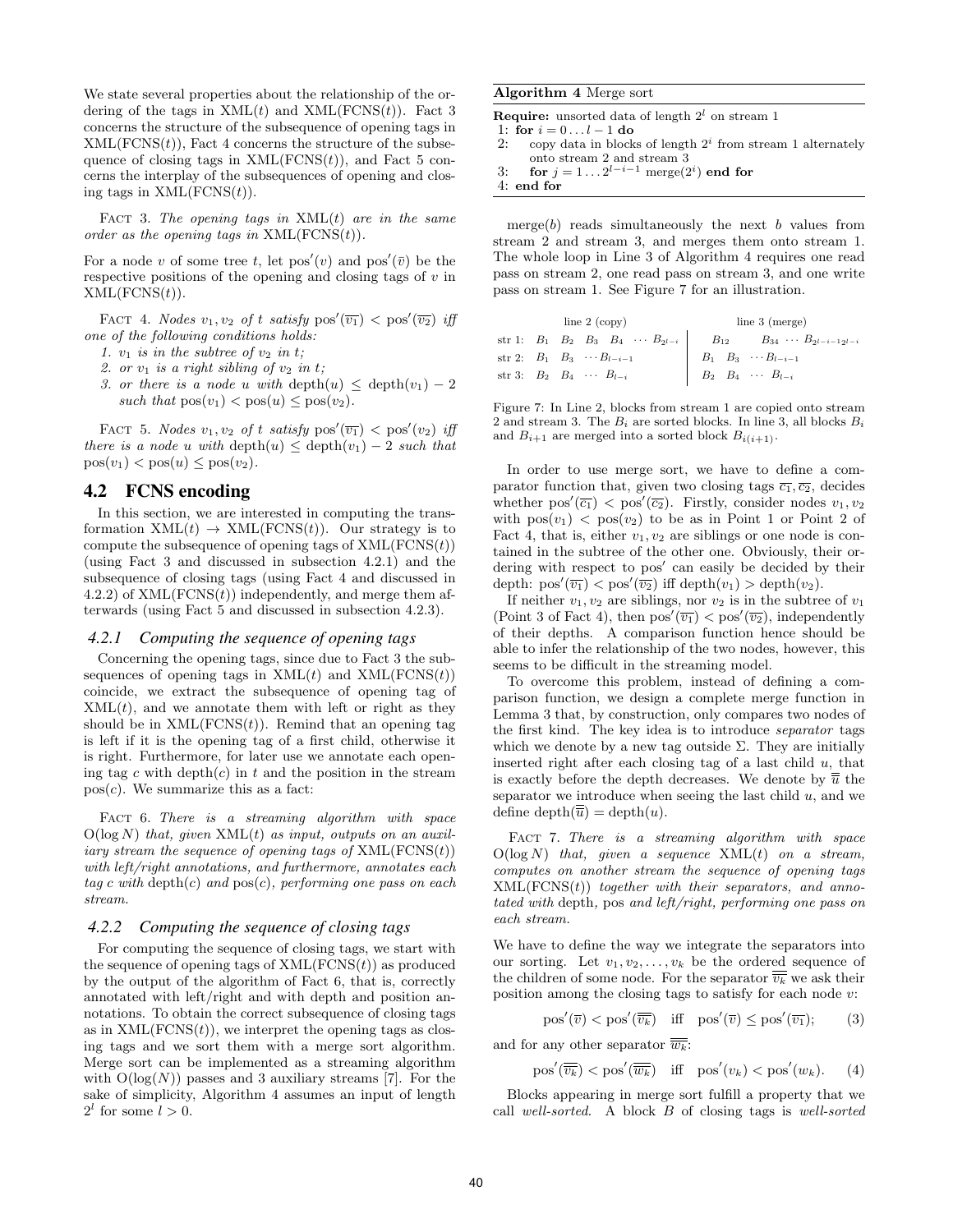if the corresponding tags in  $XML(FCNS(t))$  appear in the same order, and for all  $\overline{v_1}, \overline{v_2} \in B$  with  $pos(v_1) < pos(v_2)$ , all closing tags  $\overline{v}$  of nodes v with  $pos(v_1) < pos(v) < pos(v_2)$ are in B as well.

In addition, for two blocks  $B_1, B_2$  of closing tags, we say that  $(B_1, B_2)$  is a well-sorted adjacent pair, if  $B_1$  and  $B_2$  are well-sorted, for each closing tag  $\overline{v_1} \in B_1$  and each closing  $tag \overline{v_2} \in B_2 \text{ pos}(v_1) < \text{pos}(v_2)$  is satisfied, and furthermore, all closing tags  $\overline{v}$  of nodes v with  $pos(v_1) < pos(v) < pos(v_2)$ are either in  $B_1$  or  $B_2$ .

The only function to design is a comparator deciding for two closing tags  $\overline{v_1}, \overline{v_2}$  from a well-sorted adjacent pair  $(B_1, B_2)$  whether  $pos'(\overline{v_1}) < pos'(\overline{v_2})$ .

The following lemma shows that we can merge a wellsorted adjacent pair correctly.

LEMMA 3. Let  $(B_1, B_2)$  be a well-sorted adjacent pair, and let  $v_1 = B_1[p_1]$  and  $v_2 = B_2[p_2]$  for some  $p_1, p_2$ . Assume that  $pos'(v) < pos'(v_1)$  and  $pos'(v) < pos'(v_2)$ , for all  $v \in B_1[1, p_1-1] \cup B_2[1, p_2-1]$ . Then:

- 1. If  $v_1$  is a separator, or there is a separator in  $B_1$  after  $v_1$ , then  $pos'(v_1) < pos'(v_2)$ ;
- 2. Else if  $v_2$  is a separator then:
	- (a) if  $depth(v_1)$  <  $depth(v_2)$  then  $pos'(v_1)$  <  $pos'(v_2)$ ,
	- (b) else  $pos'(v_1) > pos'(v_2)$ ;
- 3. Else (neither  $v_1$  nor  $v_2$  is a separator): (a) if depth $(v_1) \le$  depth $(v_2)$  then pos' $(v_1)$  <  $pos'(v_2)$ ,
	- (b) else  $pos'(v_1) > pos'(v_2)$ .

PROOF. Let  $(B_1, B_2)$  be a well-sorted adjacent pair. Let  $l = \max\{i : B_1[i]$  is a separator}. If there are no separators in  $B_1$ , let  $l = 0$ . First, we prove Point 1. Since  $B_1$ is well-ordered, we only need to check that  $pos'(B_1[l])$  <  $pos'(B_2[1])$ . Denote by u the last child that was responsible for the insertion of the separator tag  $B_1[l]$ . Let u' be the left-most sibling of  $u$ . Due to Equation (3) it suffices to show that  $pos'(\overline{u'}) < pos'(B_2[1])$ . Clearly, the shortest path from  $u'$  to  $B_2[1]$  passes by a common ancestor p of  $u'$  and  $B_2[1]$  which is not the parent of u' since the separator  $B_1[l]$ indicates that the last child  $u$  has been seen. Then, by the third condition of Fact 4, we get  $pos'(\overline{u'}) < pos'(B_2[1])$ .

For proving Points 2 and 3 we use the observation that if the premises to Point 1 are not fulfilled,  $v_1, v_2$  do not have a common ancestor p s.t.  $pos(v_1) < pos(p) < pos(v_2)$  and  $p$  is not the parent node of  $v_1$ . Furthermore, this observation implies that depth $(v_2) \geq$  depth $(v_1) - 1$  and hence, if  $depth(v_2) > depth(v_1)$  then  $v_2$  is in the subtree of  $v_1$ . This and Fact 4 prove Points 2a, 2b, 3a and 3b.

We prove the observation by contradiction. Assume that there is such a node p. Since  $(B_1, B_2)$  is a well-ordered adjacent pair and  $pos(v_1) < pos(p) < pos(v_2)$ , node p would be in  $B_1 \cup B_2$ . Therefore, the separator  $\overline{\overline{u}}$  inserted after the rightmost sibling of  $v_1$  would be also in  $B_1 \cup B_2$  as well. More precisely, this separator would be in  $B_2[1 \tildots p_2-1]$ since otherwise Point 1 would have been applied. This, however, is a contradiction to the assumption that  $pos'(v)$  <  $pos'(v_1) \forall v \in B_1[1 \dots p_1 - 1] \cup B_2[1 \dots p_2 - 1]$  since it holds that  $pos'(v_1) < pos'(\overline{\overline{u}})$ . Hence such a node does not exist.

LEMMA 4. There is a  $O(log N)$ -pass streaming algorithm with space  $O(log N)$  and 3 auxiliary streams that computes

#### the subsequence of closing tags of the FCNS encoding of any XML document given in the input stream.

PROOF. Using Fact 7, we compute on the first auxiliary stream the sequence of opening tags with corresponding annotations, together with separators, and interpret opening tags as closing tags.

We show that we can do a merge sort algorithm with a merge function inspired by Lemma 3 on the first three auxiliary streams with  $O(\log N)$  space and passes. For that assume that the first stream contains a sequence  $(B_1, B_2, \ldots, B_M)$  of blocks of size  $2^i$ . For simplicity we assume that  $M$  is even, otherwise we add an empty block. We alternately copy odd blocks on the second stream, and even blocks on the third stream. For a block  $B_{2i}$  that we write on the third stream, we write before each of them, the number of separators that occur in the block  $B_{2i-1}$  that was copied on the second stream.

Then we merge sequentially all pairs of blocks  $(B_{2k-1}, B_{2k})$  for  $1 \leq k \leq M/2$  using Lemma 3. Note that  $(B_{2k-1}, B_{2k})_i$  are all well-formed pairs. Let  $l = \max\{i : B_{2k-1}[i]$  is a separator}. Firstly, we copy elements  $B_{2k-1}[1, l]$  onto auxiliary stream 1. Knowing the number of separators in  $B_{2k-1}$  allows us to perform this operation. The correctness of this step follows from Point 1 of Lemma 3. Then, we merge blocks  $B_{2k-1}[l+1, 2^i]$  and  $B_{2k}$ by using the comparison function defined in Points 2 and 3 of Lemma 3.  $\square$ 

#### *4.2.3 Merging opening and closing tags*

Merging the subsequence of opening tags of  $XML(FCNS(t))$  and the subsequence of closing tags of  $XML(FCNS(t))$  can be done using one additional pass.

Lemma 5. There is a streaming algorithm with space  $O(log N)$  that, given the sequence of opening tags of  $XML(FCNS(t))$  on a stream, and the sequence of closing tags of  $XML(FCNS(t))$  on another stream, computes  $XML(FCNS(t))$  on a third stream using one pass on each stream.

PROOF. We directly apply Fact 5, so that we know when to alternate from the sequence of opening tags to the one of closing tags, and conversely.  $\square$ 

From Fact 6, Lemma 4 and Lemma 5 we obtain Theorem 3.

THEOREM 3. There is a  $O(log N)$ -pass streaming algorithm with space  $O(log N)$  and 3 auxiliary streams and  $O(1)$ processing time per letter that computes on the third auxiliary stream the FCNS transformation of any XML document given in the input stream.

PROOF. Firstly, we compute according to Lemma 4 the sequence of closing tags and we store them on auxiliary stream 1. Then, by Fact 6 we extract the sequence of opening tags, and we store them on auxiliary stream 2. By Lemma 5 we can merge the tags of auxiliary stream 1 and auxiliary stream 2 correctly onto stream 3.

The space requirements of these operations do not exceed  $O(\log N)$ . The processing time per letter of these operations is constant.  $\square$ 

## 4.3 Checking Validity on the encoding form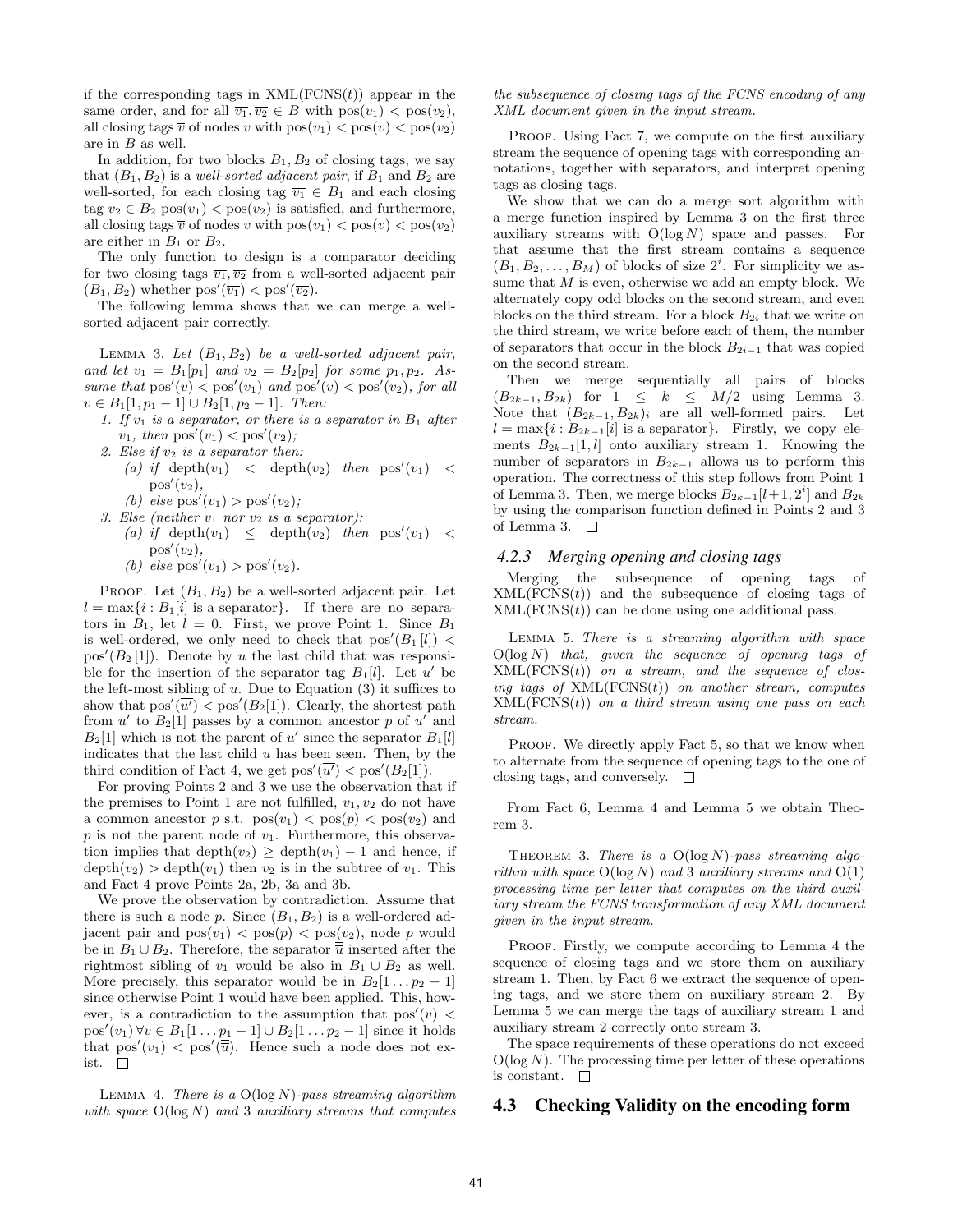In this section, we reuse the algorithms for validating binary trees for the validation of the encoded form. We discuss one-pass read/write streaming algorithms (one for leftto-right passes, and one for right-to-left passes) that read  $XML(FCNS<sup>⊥</sup>(t))$  and output an XML document with annotations on closing tags that can be fed into Algorithm 1 or Algorithm 2. This requires little modifications in Algorithm 1 and Algorithm 2 since validity then depends on the annotations. Since we want to reuse the algorithms for the validation of binary trees, we suppose that  $XML(FCNS<sup>⊥</sup>(t))$ is available as input. The algorithm stated in Theorem 3 can be easily adapted such that it outputs  $XML(FCNS<sup>⊥</sup>(t))$  instead of  $XML(FCNS(t))$ .

The problem of validating the encoded form and the problem of validating binary trees are similar. Note that the children  $v_1, \ldots v_k$  of a node v form a substring in  $XML(FCNS<sup>⊥</sup>(t))$ , see Figure 8. Hence, for validating a node  $v$ , the label  $v$  has to be related to the *block* of children nodes  $\overline{v_k} \dots \overline{v_1}$ . This is similar to the task of the validation of binary trees where the parent label  $v$  has to be related to the block of children nodes  $\overline{v_1}v_2$ .



Figure 8: A tree t and its  $FCNS^{\perp}$  encoding. While the opening and closing tags of the children of a node  $v$  are separated by the subtrees  $t_1, \ldots, t_k$  in XML(t), the closing tags of the children of v are consecutive in  $XML(FCNS<sup>\perp</sup>(t))$  in reverse order, that is  $\overline{v_kv_{k-1}} \dots \overline{v_2v_1}$  is a substring of XML(FCNS<sup>⊥</sup>(t)).

For a node  $v$ , we gather the information of the children nodes  $v_1, \ldots, v_k$  by the help of finite automata  $\mathcal{A}_1$  (for leftto-right passes) and  $A_2$  (for right-to-left passes) that we define later, and the information - a state of the automata is annotated at the closing tag of leaf  $v_1$  (left-to-right) or  $v_k$  (right-to-left). Then, by the help of Algorithm 1 or Algorithm 2, this information is related to the parent label  $\overline{v}$ .

We define automata  $A_1$  and  $A_2$  now.  $A_1$  is constructed from automaton A. Let  $A = (\Sigma, Q, q_0, \delta, F)$  be a deterministic finite automaton where  $\Sigma$  is its input alphabet,  $Q$  is the state set,  $q_0$  is its initial state,  $\delta: Q \times \Sigma \to Q$  is the transition function, and F is a set of final states. For  $a \in \Sigma$  and the input DTD  $D$ , denote by  $A_a$  a deterministic finite automaton that accepts the regular expression  $D(a)$ . We compose the  $A_a$  as in the left illustration of Figure 9 to an automaton A that accepts words  $\omega'$  such that  $\omega' = a\omega, a \in \Sigma, \omega \in \Sigma^*$  if  $\omega \in D(a).$ 

Let  $\mathcal{A}_1 = (\Sigma, Q_1, (q_0)_1, \delta_1, F_1)$  be a deterministic finite automaton that accepts a word  $\omega$ , iff  $\omega^{\text{rev}}$  is accepted by A, where  $\omega^{\text{rev}}$  denotes  $\omega$  read from right to left.

Let  $A_2 = (\Sigma, Q_2, (q_0)_2, \delta_2, F_2)$  be a deterministic finite automaton that accepts a word  $\omega'$  such that  $\omega' = \omega a$ ,  $a \in \Sigma, \omega \in \Sigma^*$  if  $\omega \in D(a)$ .  $\mathcal{A}_2$  is a version of the automaton in the right illustration of Figure 9 without  $\epsilon$  transitions.

In the following, we assume for every state  $q_1 \in Q_1$  and



Figure 9: Left: Automaton A.  $\mathcal{A}_1$  accepts words  $\omega$  if A accepts  $\omega^{\text{rev}}$ . Right: Automaton  $\mathcal{A}_2$  is a version of the illustrated automaton without  $\epsilon$  transitions.

 $q_2 \in Q_2$  that  $\delta_1(q_1, \perp) = q_1$  and  $\delta_2(q_2, \perp) = q_2$ .

Given  $XML(FCNS^{\perp}(t))$ , for a left-to-right pass, we annotate closing tags  $\overline{v}$  by a state from the state set  $Q_1$  of automaton  $A_1$ . We denote the annotation for left-to-right passes of  $\overline{v}$  by  $ann_1(\overline{v})$ .

if v is a leaf then  $ann_1(\overline{v}) = \delta_1((q_0)_1, v)$ , otherwise let u be the right child of v, then  $ann_1(\overline{v}) =$  $\delta_1(\operatorname{ann}_1(\overline{u}), v)$ .

For a right-to-left pass, we annotate closing tags  $\bar{v}$  by a state from the state set  $Q_2$  of automaton  $A_2$ . We denote the annotation of right-to-left passes of  $\overline{v}$  by  $ann_2(\overline{v})$ .

if v is a left child then  $ann_2(\overline{v}) = \delta_2((q_0)_2, v)$ , if v is a right child of u then  $ann_2(\overline{v}) = \delta_2(ann_2(\overline{u}), v)$ .

For the sake of completeness, the root can be annotated by  $ann_2(\overline{r}) = (q_0)_2$ , though this annotation will not be used for checking validity. Figure 10 shows the annotations of the children nodes  $v_1, \ldots, v_k$  of node v.



Figure 10: Left: a node v with its children  $v_1, \ldots v_k$  in the FCNS tree. Middle: annotations for left-to-right passes.  $v$  is valid if  $\delta_1(\text{ann}_1(\overline{v_1}), v)$  results in an accepting state of  $\mathcal{A}_1$ . Right: annotations for right-to-left passes. v is valid if  $\delta_2(\text{ann}_2(\overline{v_k}), v)$  is an accepting state of  $A_2$ .

The annotation operations can be seen as streaming algorithms performing one read pass over the input and one write pass over another stream using constant space, since the annotation of a closing tag  $\overline{v}$  only depends on the annotation of its right child (for left-to-right passes) or its parent (for rightto-left passes). The respective closing tag is in both cases the tag prior to v in the input stream  $XML(FCNS<sup>⊥</sup>(t)).$ Remember that we consider a right-to-left pass for the annotation with ann<sub>2</sub>.

In the following, we prove that given the annotations, Algorithm 1 and Algorithm 2 can be adapted to decide validity of the encoded form.

THEOREM 4. There is a one-pass deterministic algorithm **for VALIDITY** with space  $O(\sqrt{N} \log N)$  and  $O(1)$  processing time per letter when the input is given in its  $FCNS<sup>\perp</sup>$  encoding.

PROOF. Append the rule  $D(\perp) = \epsilon$  to the input DTD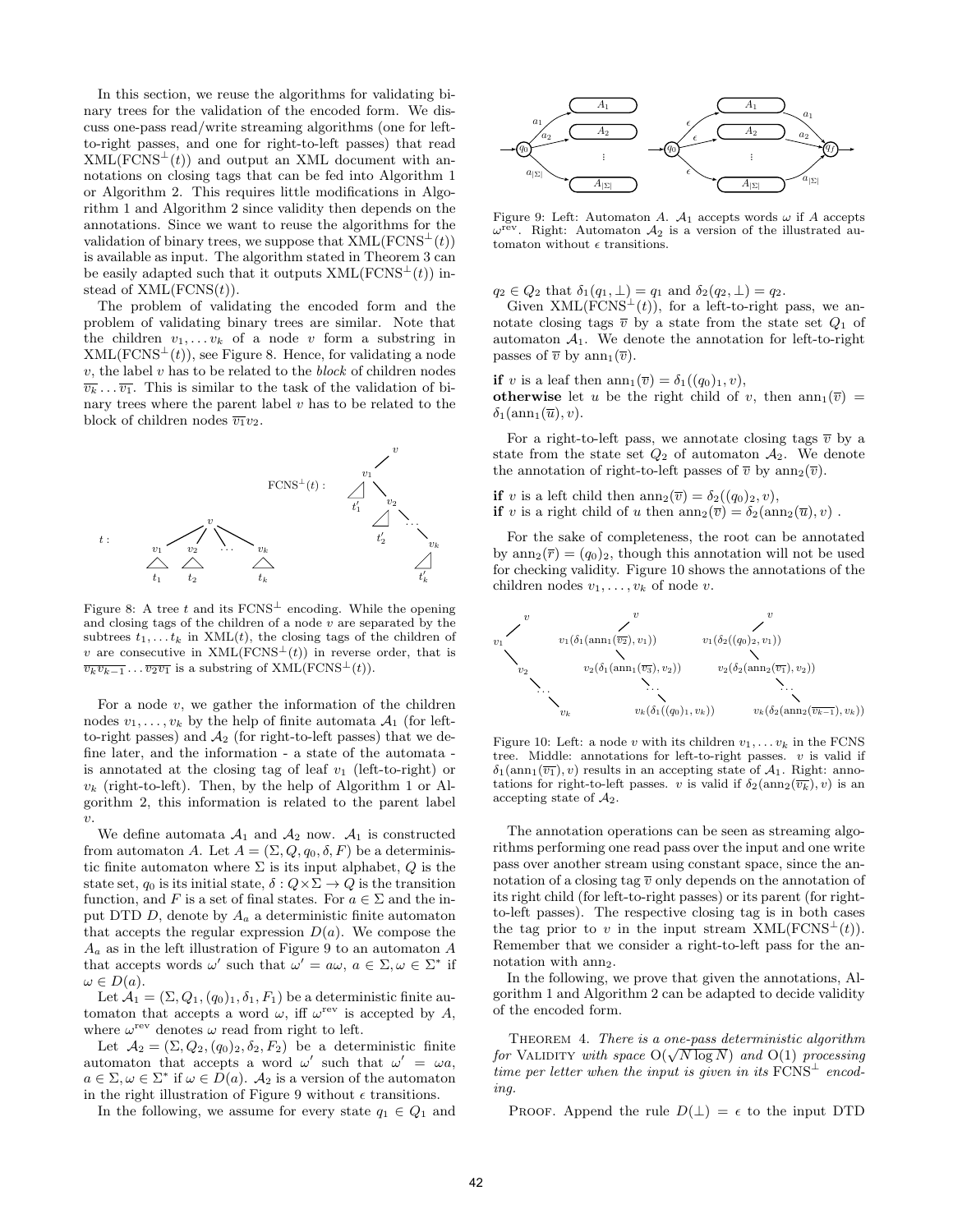D. Compute automaton  $A_1$ . Compute a new XML stream with annotations  $ann_1$  and feed this stream directly into Algorithm 1. In order to verify a node  $v$ , Algorithm 1 uses the closing tag  $\overline{v_1}$  of the left child  $v_1$  of v. Since v is valid if  $\delta_1(\text{ann}_1(\overline{v_1}), v)$  is an accepting state, we only have to replace the check function used in Algorithm 1. The new check function computes  $\delta_1(\text{ann}_1(\overline{v_1}), v)$  and aborts if the resulting state is not accepting.

The space requirements and the processing time per letter inherit from Algorithm 1.  $\square$ 

THEOREM 5. There is a bidirectional two-pass deterministic algorithm for VALIDITY with space  $O(log^2 N)$  and  $O(\log N)$  processing time per letter when the input is given in its FCNS encoding.

PROOF. Append the rule  $D(\perp) = \epsilon$  to the input DTD D. Compute automata  $A_1$  and  $A_2$ . Firstly, in a left-to-right pass, as in the proof of Theorem 4 we compute a new XML stream with annotations  $ann_1$  and feed this stream directly into Algorithm 3. We adapt the check function as above.

Concerning the right-to-left pass, we compute the annotations  $ann_2$ , and feed this stream directly into Algorithm 3 interpreting opening tags as closing tags, and vice versa. Note that the annotations  $ann_2$  are hence annotated on opening tags. Let v be a node with children  $v_1, \ldots, v_k$ . We have to show how Algorithm 3 can be adapted to relate the annotation of the opening tag  $v_k$  to v. When Algorithm 3 reads the closing tag  $\overline{w}$  and the opening tag  $v_1$ , it pushes  $(\overline{w}, v_1, \cdot, \cdot)$ on the stack, where w is the sibling of  $v_1$  in the FCNS<sup>⊥</sup> encoding. Note that the subsequent tags on the stream are  $v_2, v_3, \ldots v_k$ . Node  $v_k$  can be identified since  $v_k$  is either a leaf or followed by a tag with label ⊥. Hence, the stack item  $(\overline{w}, v_1, \cdot, \cdot)$  can be annotated with  $ann_2(v_k)$  when  $v_k$  is seen. Again by adapting the check routine, we can compute  $\delta_2(\text{ann}_2(v_k), v_1)$  and abort if the result is not an accepting state.

The space requirements and the processing time per letter inherit from Algorithm 2.  $\square$ 

Applying the bidirectional algorithm of Theorem 5 on the encoded form  $XML(FCNS^{\perp}(t))$ , we obtain that validity of general trees can be decided memory efficiently in the streaming model with auxiliary streams.

COROLLARY 1. There is a bidirectional  $O(log N)$ -pass deterministic streaming algorithm for VALIDITY with space  $O(\log^2 N)$ ,  $O(\log N)$  processing time per letter, and 3 auxiliary streams.

#### 4.4 Decoding

In the following, we present a streaming algorithm for FCNS decoding, that is, given  $XML(FCNS(t))$  of some tree t, output  $XML(t)$ . We start with a non-streaming algorithm, Algorithm 5 performing this task.

We describe how this algorithm can be converted into a streaming algorithm. For some opening tag  $X[i]$ , checking the condition in Line 4 can easily be done by investigating  $X[i+1]$ . If  $X[i+1]$  is a right opening tag or equals  $X[i]$ ,  $X[i]$  does not have a left subtree. The difficulty in converting this algorithm into a streaming algorithm is in Line 8, it is difficult to keep track of opening tags until the respective closing tags of their left children are seen, and indeed, this can not be done with sublinear space in one pass (Fact 10).

#### Algorithm 5 offline algorithm for FCNS decoding

1: for  $i = 1 \rightarrow 2N$  do<br>2: if  $X[i]$  is an open

- 2: if  $X[i]$  is an opening tag then<br>3: write  $X[i]$
- 3: write  $X[i]$ <br>4: **if**  $X[i]$  doe
- if  $X[i]$  does not have a left subtree then
- 
- 5: write  $\overline{X[i]}$ <br>6: end if 6: end if<br>7: else if  $X$
- 7: **else if**  $X[i]$  is a left closing tag **then** {See Figure 11}<br>8: let *n* be the parent node of  $X[i]$
- 8: let p be the parent node of  $X[i]$ <br>9: write  $\bar{p}$
- 9: write  $\bar{p}$ <br>10: **end if**
- end if

11: end for



Figure 11: The main difficulty of the FCNS decoding is to write the closing tag of a node  $p$  when the closing tag of its left child is seen. This is difficult when the subtrees of  $v_1$  and  $v_2$  are large.

In the following, we present a streaming algorithm that performs one pass over the input, but two passes over the output, and uses  $O(\sqrt{N \log N})$  space, and a streaming algorithm that performs  $O(log N)$  passes over the input and 3 auxiliary streams using  $O(log<sup>2</sup>(N))$  space.

#### *4.4.1 One read-pass and two write-passes*

We read blocks of size  $\sqrt{N \log N}$  and execute Algorithm 5 on that block. In Lemma 6 we show that in any block there is at most one left closing tag for which the parent's opening and closing tag are not in that block. Hence per block there is at most one left closing tag for which we can not obtain the label of the parent node. We call this closing tag critical. In this case we write a dummy symbol on the output stream that will be overwritten by the parent closing tag in the second pass. The closing tag of the parent node will arrive in a subsequent block, and it can easily be identified as this since it is the next closing tag arriving at a depth −1 of the critical closing tag. We store it upon its arrival in our random access memory. Since there is at most one critical random access memory. Since there is at most one critical<br>closing tag per block and we have a block size of  $\sqrt{N \log N}$ , we have to recover at most  $O(\sqrt{N/\log N})$  parent nodes. At the end of the pass over the input stream we have recovered all closing tags of parent nodes for which we wrote dummy symbols on the output stream. In a second pass over the output stream we overwrite the dummy symbols by the correct closing tags.

The complexity derives from the following lemma demonstrating that in a block there is at most one critical left closing tag.

LEMMA 6. Let  $X[i, j]$  be a block. Then there is at most one left closing tag  $\overline{a}$  with parent node p such that:

$$
pos(p) < i \le pos(\overline{a}) \le j < pos(\overline{p}).\tag{5}
$$

PROOF. By contradiction, assume that there are 2 left closing tags  $\overline{a}$ , b with p being the parent node of a, and q being the parent node of b, for which Inequality 5 holds. Wlog we assume that  $pos(p) < pos(q)$ . Since  $pos(p) < pos(q)$  $pos(\overline{a})$ , q is contained in the subtree of a or  $q = a$ . This, however, implies that  $pos(\overline{q}) \leq pos(\overline{a}) < j$  contradicting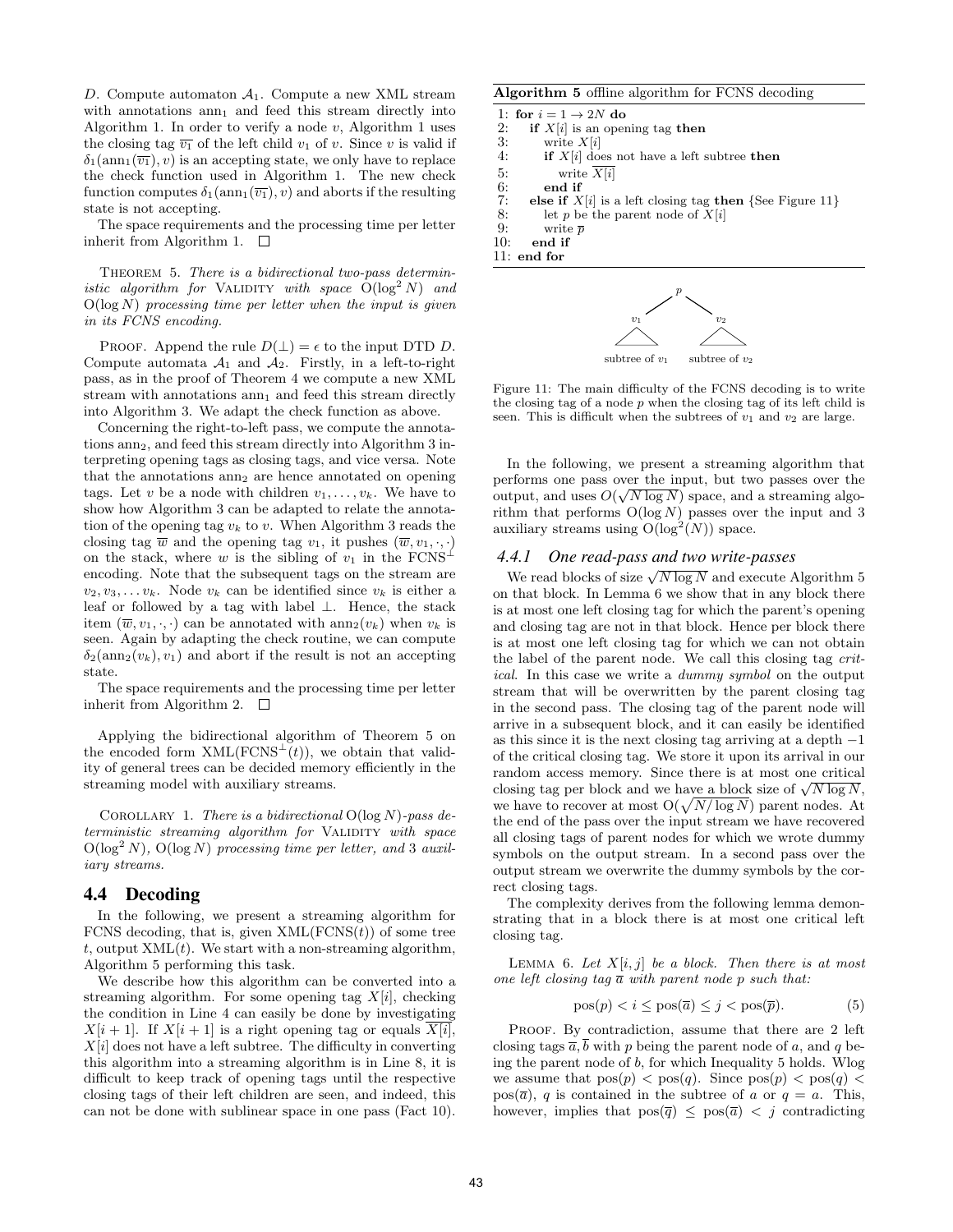$pos(\overline{q}) > j. \square$ 

THEOREM 6. There is a streaming algorithm using **THEOREM 6.** There is a streaming algorithm using  $O(\sqrt{N} \log N)$  space and  $O(1)$  processing time per letter which performs one pass over the input stream containing  $XML(t)$  and two passes over the output stream onto which it outputs XML(FCNS(t)).

#### *4.4.2 Logarithmic number of passes*

Again, we use the offline Algorithm 5 as a starting point for the algorithm we design now. For coping with the problem that it is hard to remember all opening parent tags when their corresponding closing tag ought to be written on the output, we write categorically dummy symbols on the output stream for all parent closing tags. The crux then is the following observation:

FACT 8. Let  $\overline{c_1}_L \ldots \overline{c_N}_L$  be the subsequence of closing tags of left children of  $XML(FCNS(t))$ . Then the sequence  $\overline{p_1} \ldots \overline{p_N}$  is a subsequence of  $XML(t)$  where  $p_i$  is the parent node of  $c_i$  in  $FCNS(t)$ .

We apply a modified version of our bidirectional two-pass Algorithm 2 to recover the missing tags. Instead of checking validity, once the check function is called in Algorithm 3 with variables  $(a, b, c)$ , we output the parent label a onto an auxiliary stream, annotated with  $pos(b)$ . We do the same in a reverse pass over the input stream counting positions from 2N downwards to 1. In so doing, the auxiliary stream contains all parent labels for which dummy symbols are written on the output stream.

Fact 8 shows that it is enough to sort by means of two further auxiliary streams the auxiliary stream with respect to the annotated position of the closing tags of the left children of these nodes. In a last pass we insert the parent closing tags into the output stream.

THEOREM 7. There is a  $O(log N)$ -pass streaming algorithm with space  $O(log^2 N)$  and  $O(log N)$  processing time per letter and 3 auxiliary streams that computes on the third auxiliary stream the FCNS decoding of any FCNS encoded document given in the input stream.

# 5. LOWER BOUNDS FOR FCNS ENCOD-ING AND DECODING

We define a family of hard instances of length  $N = \Theta(n)$ for the computation of the FCNS encoding of a tree as in Figure 12.



Figure 12: Left: hard instance. Right: its FCNS encoded form.

It is easy to see that computing the sequence of closing tags in the FCNS encoding requires to invert a stream. Let  $t$  be a hard instance. Then  $XML(t) = rx_1\overline{x_1}x_2\overline{x_2}...x_n\overline{x_n}r$ , and  $XML(FCNS(t))$  =  $r_L x_{1L} x_{2R} \dots x_{nR} \overline{x_{nR} x_{n-1R}} \dots \overline{x_{2R} x_{1L} r_L}$ . Since the writing on the stream can only start after reading  $x_n$ , we deduce that memory space  $\Omega(n)$  is required, in order to store all previous tags.

FACT 9. Every one-pass randomized streaming algorithm for FCNS encoding with bounded error requires  $\Omega(N)$  space.

We conjecture that this argument can be extended as follows:

CONJECTURE 1. Any p-passes randomized streaming algorithm for FCNS encoding with bounded error requires space  $\Omega(N/p)$ .

We now define another family of hard instances of length  $N = \Theta(n)$  for decoding a FCNS encoded tree as in Figure 13.



Figure 13: Left: hard instance in FCNS form, where  $y$  is any tree of size  $\Theta(n)$ . Right: its decoded form.

Intuitively, decoding the tree of any hard instance requires to put the full tree  $y$  into memory. Let  $XML(FCNS(t))$  denote a hard instance which we aim to decode into  $XML(t)$ . Then:  $XML(FCNS(t))$  =  $rx_{1L} \ldots x_{nL} \overline{x_{nL}} \ldots \overline{x_{k+1L}} Y \overline{x_{kL}} \ldots \overline{x_{1L} r_L}$  and the decoded form is  $XML(t) = rx_1 \ldots x_n \overline{x_n} \ldots \overline{x_k} \overline{z_{k-1}} \ldots \overline{x_1} \overline{r}$  where  $Z$ is the decoded form of  $Y$ . Since  $Z$  can only be written after  $x_k$ , and since  $x_k$  cannot be memorized because k was unknown until we reach Y, memory space  $\Omega(n)$  is required. This argument can be easily formalized using standard information theory arguments.

FACT 10. Every one-pass randomized streaming algorithm for FCNS decoding with bounded error requires space  $\Omega(N).$ 

This argument can be extended to two-pass randomized streaming algorithms. Construct a hard instance of size  $\Theta(n^2)$  by gluing *n* previous instances  $(x^i, k^i, y^i)_{1 \leq i \leq n}$  as follows: instance  $(x^{i+1}, k^{i+1}, y^{i+1})$  is branched to the left most leaf of instance  $(x^i, k^i, y^i)$ . After the first pass, the algorithm is not able to write *n* closing tags of form  $x_{k_i}^i$ . Therefore he needs to store them in order to write them at the second pass. This requires some formalization that we omit here.

FACT 11. Every randomized streaming algorithm for FCNS decoding with bounded error, one pass on the input stream, and two passes on the output stream requires space stream,<br> $\Omega(\sqrt{N}).$ 

### Acknowledgements

The authors would like to thank Michel de Rougemont, who, among other things, introduced the authors to the problem of validating streaming XML documents.